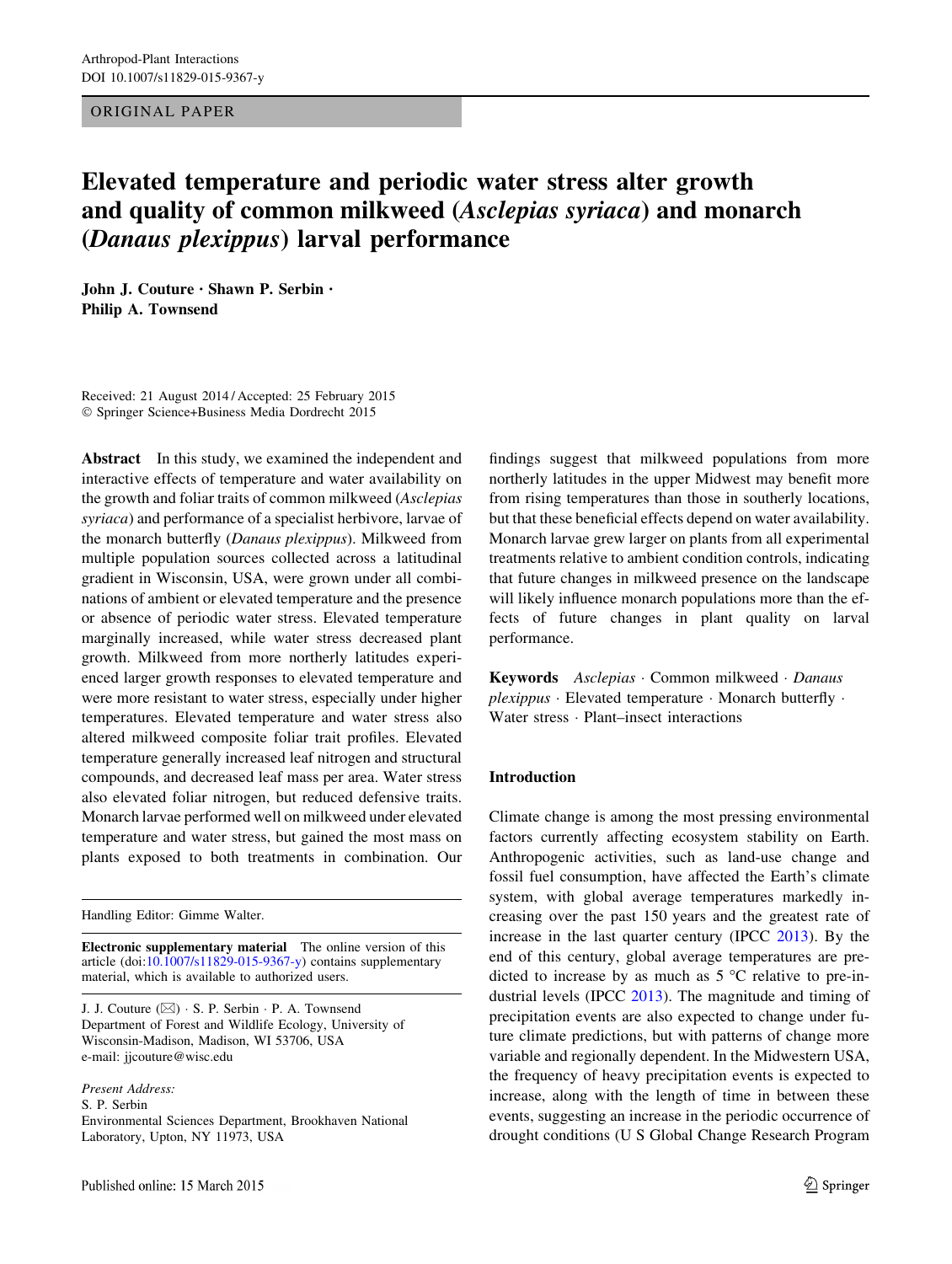[2009\)](#page-11-0). Climate change is already affecting numerous ecosystems globally (Parmesan [2006;](#page-11-0) Pelini et al. [2009](#page-11-0)), and future shifts in climate will likely have continued consequences for ecosystem functioning and stability.

Temperature and precipitation play influential roles in plant–insect interactions (Zvereva and Kozlov [2006](#page-12-0); Pelini et al. [2009](#page-11-0); Cornelissen [2011](#page-10-0); Jamieson et al. [2012](#page-11-0)). Elevated temperature can enhance plant and insect growth rates directly by accelerating metabolic activity, assuming a lack of growth-limiting factors, and that the increase does not exceed physiological constraints. Conversely, plants generally decrease growth under persistent moisture stress (as well as associated changes in atmospheric vapor pressure deficit) and employ a number of biochemical and physiological mechanisms to tolerate water deficits (Chaves et al. [2003](#page-10-0)). Indirectly, increased temperature and water stress influence plant–insect interactions through altered foliar quality, with consequences for herbivore performance (Zvereva and Kozlov [2006;](#page-12-0) Gutbrodt et al. [2011;](#page-11-0) Jamieson et al. [2013\)](#page-11-0).

The monarch (*Danaus plexippus*) is one of the most recognized insects on Earth. In central and eastern North America in the fall, monarch butterflies migrate from southern Canada and northern midwest and eastern USA to overwintering habitat in Mexico. In the spring, monarchs return northward to breeding grounds in the USA and continue to move northward, across multiple generations, into the northern USA and southern Canada. Given the monarch's charisma and global recognition, it acts as a flagship insect species, providing awareness and education about anthropogenic impacts on the environment, including habitat degradation and loss and nontarget effects of pesticides (Guiney and Ober-hauser [2009](#page-11-0)). While not currently endangered, loss of overwintering sites in Mexico and host plant habitat in the USA, in combination with altered climatic events, have been implicated in reductions in monarch population sizes (Oberhauser and Peterson [2003](#page-11-0); Zalucki and Lammers [2010](#page-12-0); Brower et al. [2012;](#page-10-0) Pleasants and Oberhauser [2013\)](#page-11-0).

Two environmental factors that strongly influence monarch populations are temperature and precipitation (Malcolm et al. [1987](#page-11-0)). A number of studies have modeled the effects of temperature and precipitation patterns on population-level responses of monarchs (Zalucki and Rochester [2004;](#page-12-0) Batalden et al. [2007;](#page-10-0) Zipkin et al. [2012](#page-12-0)). Fewer studies, though, have examined the effects of environmental variation on the physiological responses by juvenile monarchs themselves (York and Oberhauser [2002;](#page-11-0) Serratore et al. [2013\)](#page-11-0). To date, no studies have examined how predicted future changes in temperature and precipitation will affect the growth and quality of a main host plant for the monarch, Asclepias syriaca, the common milkweed.

Monarchs are specialists on host plants in the subfamily Asclepiadoideae, with A. syriaca most widely utilized by breeding populations in the Midwestern USA (Malcolm et al.

[1989](#page-11-0)). There is a long, rich ecological and evolutionary history of plant–insect interactions within the milkweed system (Malcolm [1992,](#page-11-0) [1995;](#page-11-0) Mooney et al. [2010;](#page-11-0) Agrawal et al. [2012\)](#page-10-0) with a central focus being on phytochemical variation. A suite of plant traits influences milkweed–insect interactions (Agrawal and Fishbein [2006\)](#page-10-0). Foliar nitrogen and the ratio of carbon to nitrogen (C/N) are often limiting factors for insect growth and development (Mattson [1980](#page-11-0)). Foliar structural and morphological traits [e.g., fiber, lignin, and leaf mass per area (LMA)] also influence insect performance by increasing leaf recalcitrance or by altering the balance of nutrients with other constituents (Coley [1983](#page-10-0); Agrawal and Fishbein [2006;](#page-10-0) Clissold et al. [2009](#page-10-0)).

Milkweeds display additional characteristics targeted to reduce herbivory (i.e., chemical and physical defenses), which include cardenolide production, latex mobilization, and physical structures such as trichomes. Cardenolides are nonvolatile, phloem-mobile steroidal toxins that disrupt cellular ion transport (Malcolm [1992](#page-11-0); Agrawal et al. [2012\)](#page-10-0) and are rapidly induced in response to herbivory (Malcolm and Zalucki [1996](#page-11-0); Agrawal et al. [2012](#page-10-0)). Trichomes and latex present physical barriers to herbivory and generally have negative relationships with larval monarch performance (Malcolm and Zalucki [1996;](#page-11-0) Zalucki et al. [2001](#page-12-0); Agrawal [2005;](#page-10-0) Zalucki et al. [2012\)](#page-12-0). Importantly, plant traits influencing herbivory in common milkweed are environmentally plastic and vary considerably among genotypes of A. syriaca (Vannette and Hunter [2011](#page-11-0); Tao and Hunter [2012](#page-11-0); Agrawal et al. [2012\)](#page-10-0).

Our primary objectives in this study are to (1) assess how predicted changes in temperature and water stress affect the growth and quality of common milkweed, (2) determine whether responses to the treatments are consistent among common milkweed from different populations and geographic locations, and (3) measure how changes in plant quality affect monarch performance. Specifically, we predicted that (1) elevated temperature would increase and water stress would decrease plant growth, (2) elevated temperature and water stress would alter the composite trait profiles of A. syriaca, (3) elevated temperature and water stress would both independently and interactively alter individual plant traits, (4) plant responses to temperature and water stress would vary between northern and southern populations, and (5) changes in plant traits would influence monarch larval growth.

# Methods

Plant and insect culture

We collected seeds of A. syriaca from five separate openfield locations in Wisconsin (WI) and Michigan (MI),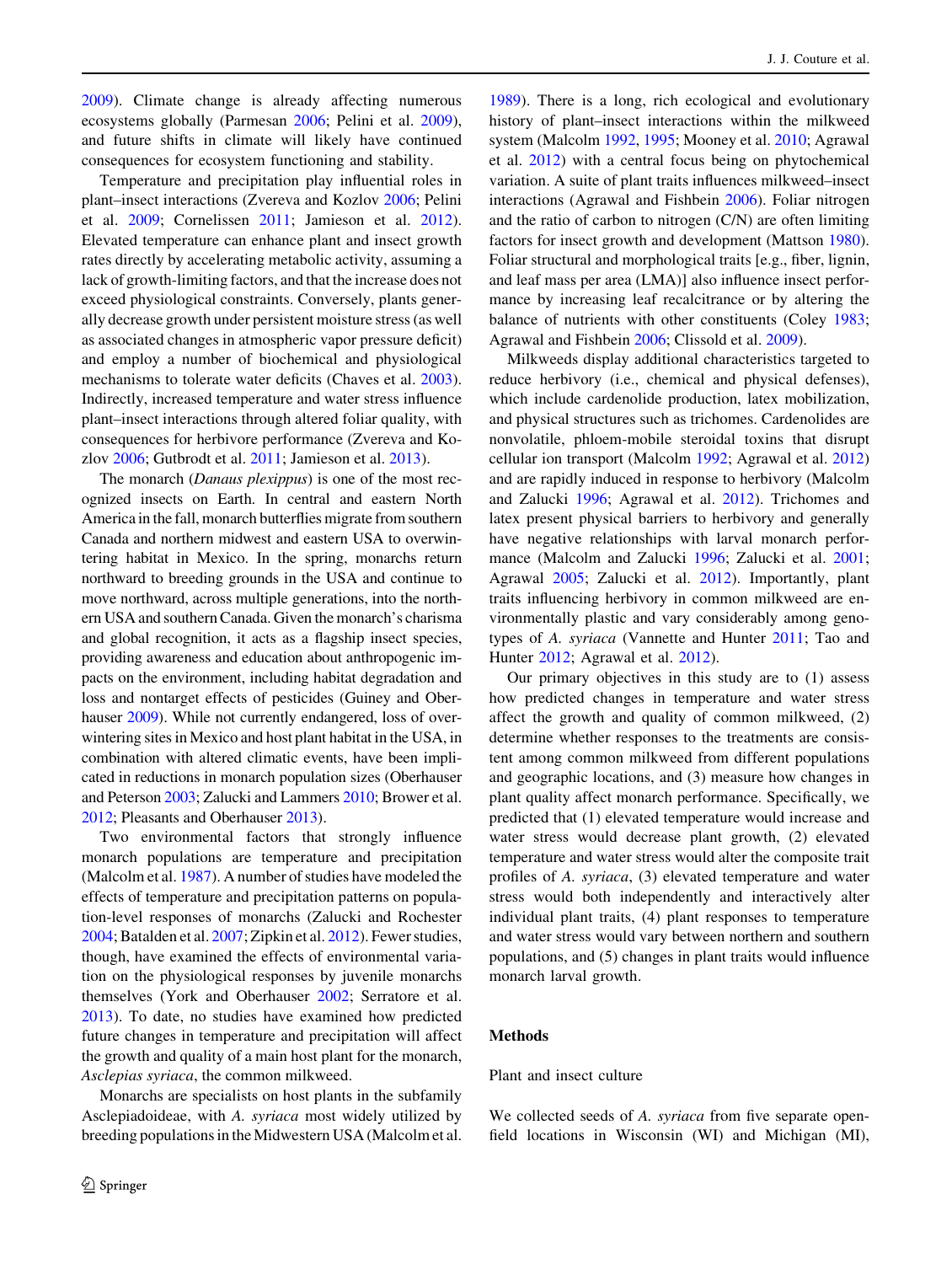USA, in the fall of [2011.](#page-11-0) To represent "northern" populations, two sets of pods were collected in northern WI near Cedar (CED;  $N$  46.5,  $W$  -90.5) and Woodruff (KMP; N 45.8,  $-89.6$ ), respectively, and one set of pods was collected in northern MI near Bonds Falls (BFS: N 46.4, W -89.1). To represent ''southern'' populations, two sets of seed pods were collected in south-central WI (TRU; N 43.0, -89.4 and MWH; N 43.1, -89.5). To ensure we had enough plants for appropriate replication, we collected four seed pods from two closely  $(<0.5 \text{ m})$  positioned ramets of A. syriaca to ensure that the pods were taken from a single genet at each location. Pods were stored in a paper bag and cold-stratified for 3 months. Seeds were germinated in a greenhouse in MetroMix potting medium #300 in  $61 \times 30$  cm plastic flats for 4 weeks, after which plants were removed, weighed, and transferred to individual 1L pots containing the same medium.

The study was conducted in February–April 2012 in WI, USA. As such, monarch larvae were not available from naturally occurring populations. We purchased newly hatched first-instar monarch larvae from Shady Oak Butterfly Farm (Brooker, FL). Larvae were fed leaves of A. curassavica during shipping and, upon arrival, were immediately removed from the shipping container, starved for 24 h to void gut contents, and weighed prior to the feeding trial.

## Experimental design

This study was performed in environmentally controlled rooms at the University of Wisconsin Biotron. Average summer (June, July, and August) temperature in WI from 2000 to 2010 was approximately 24  $^{\circ}$ C ([www.aos.wisc.](http://www.aos.wisc.edu/~sco/clim-watch/archives.html)  $edu/\sim$ [sco/clim-watch/archives.html\)](http://www.aos.wisc.edu/~sco/clim-watch/archives.html). While we acknowledge that considerable variation exists along the latitudinal gradient from which we collected seed pods, it was not logistically possible to grow each plant population in the average summer temperature from the location they were collected. Thus, to standardize temperatures across the experiment, we used a statewide average summer temperature and maintained two rooms at ''ambient'' temperatures (25:18 "C, day/night). Summer temperatures in WI are projected to increase as much as 5 °C (WICCI [2011\)](#page-11-0); therefore, we simulated a warming environment using two rooms at "elevated" temperatures (30:23 °C, day/night). The four rooms were separated into two blocks, with an ambient and elevated room in each block. To simulate changes in precipitation patterns, half of the plants in each room for each temperature regime were exposed to periodic water stress. The water stress treatment involved watering plants to saturation at the onset of the experiment and allowing them to desiccate until symptoms of water stress were observed (e.g., minor wilting and leaf curling). After symptoms of water stress were apparent, the plant

was thoroughly watered until saturation. The timing of watering events in the periodic water stress treatments varied between the temperature regimes: watering was needed less frequently at ambient temperatures (average 7.5 days) than under elevated temperatures (average 5 days), given the larger evaporative demand in the warmer rooms.

# Asclepias syriaca growth and quality

Plants (total  $n = 453$ ) from each population were randomly assigned to one of four possible treatment combinations: ambient temperature, no water stress; ambient temperature, periodic water stress; elevated temperature, no water stress; and elevated temperature, periodic water stress. Because of different germination success rates among plant population sources, the number of plants from each population source used in each treatment combination in each room varied  $(n = 5-15)$ . Plants were grown under their respective treatment condition for 60 days, after which plants were harvested and the roots, stems, and leaves were dried at 50 "C. Initial plant dry mass was calculated based on a wet/ dry mass ratio ( $R^2 = 0.95$ ) determined from a subset of plants  $(n = 20)$  distributed evenly across the five plant population sources during transplanting. Final total plant growth was calculated as final dry mass minus initial dry mass.

Fresh leaves of A. syriaca were assayed for a suite of chemical and morphological properties that influence plant and insect growth. Foliar carbon, nitrogen, fiber, lignin, cardenolide concentrations, LMA, and water content were estimated using reflectance spectroscopy. Spectroscopy is emerging as an effective tool to rapidly and accurately characterize a wide variety of plant traits (Foley et al. [1998](#page-10-0); Asner and Martin [2011](#page-10-0); Serbin et al. [2014](#page-11-0)). Reflectance spectroscopy exploits specific structural and leaf biochemical absorption features within and on the surface of leaves across the visible, near infrared, and shortwave infrared wavelengths to nondestructively estimate the value of foliar traits. Importantly, reflectance spectroscopy provides the ability to repeatedly measure real-time, in vivo responses by plants to biological stress and environmental variation (e.g., Asner and Martin [2008](#page-10-0); Serbin et al. [2012](#page-11-0); Couture et al. [2013\)](#page-10-0). The ability of reflectance spectroscopy to rapidly and nondestructively determine plant traits makes the technique an invaluable tool with a wide variety of ecologically based applications. An underappreciated benefit of reflectance spectroscopy is the ability to obtain information on multiple foliar traits, simultaneously and nondestructively, from a single spectral measurement.

Foliar carbon (C), nitrogen (N), fiber, lignin concentrations (% dry mass), and LMA ( $g \text{ m}^{-2}$ ) were generated from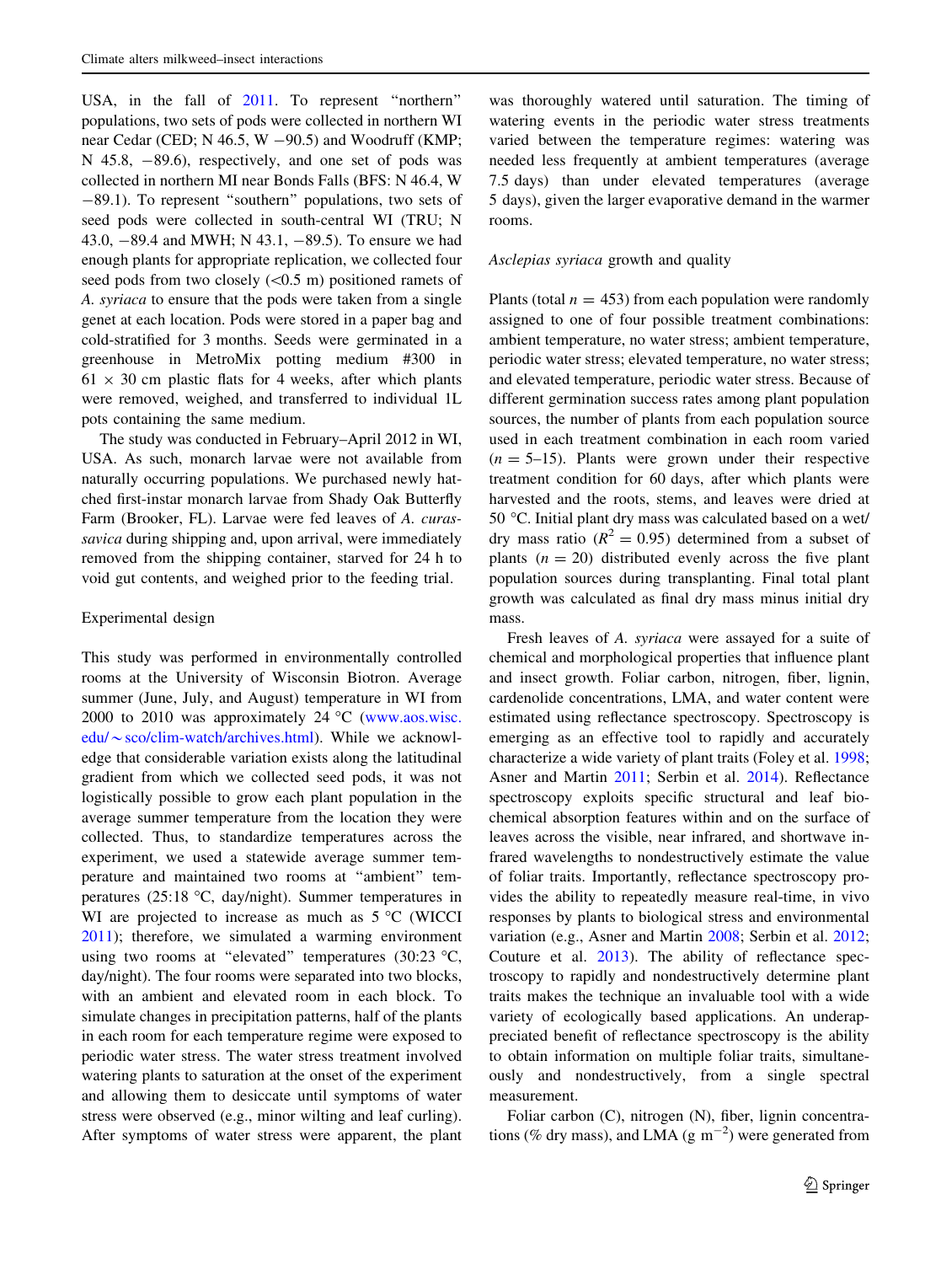calibrations from Serbin ([2012\)](#page-11-0). Foliar cardenolide concentrations ( $\mu$ g mg<sup>-1</sup>) were generated from calibrations from Couture et al. ([2013\)](#page-10-0), amended to expand the dynamic range of the calibration model. The modeling approach used in the current study was similar to that from Couture et al. ([2013\)](#page-10-0), and model diagnostic statistics for cardenolide predictions using spectroscopy can be found in supporting information (Fig. S1). Foliar water content was determined using the normalized differential water index (NDWI) and calculated as the relative difference between reflectance at wavelengths 857 and 1241 nm (Gao [1996](#page-11-0)).

Leaf reflectance was measured using a high-spectralresolution ASD FieldSpec 3 Full-Range (350–2500 nm) spectroradiometer (Analytical Spectral Devices, Boulder, CO, USA). All measurements were taken from the leaf adaxial surface using a leaf-clip assembly that was attached to a plant probe having an internal, calibrated light source. For consistency among foliar measurements over time, reflectance was measured on the four uppermost fully expanded leaves of individual plants, with five spectra averaged per leaf, and the spectra from the four leaves were averaged to determine the mean leaf reflectance of the plant. Spectral measurements were taken at weeks four and eight of the experiment.

Plant quality traits measured in this study not currently able to estimate using spectroscopy were measured using standard approaches. Foliar trichomes  $(nm<sup>2</sup>)$  were quantified by counting all trichomes on hole punches collected from leaves. Two 6-mm-diameter hole punches were collected from the two uppermost fully expanded leaves, and trichomes were counted using a microscope at  $4\times$  magnification. Trichome counts were averaged to produce a single estimate of foliar trichome densities. Latex (mg) was determined gravimetrically by collecting latex exuding from the hole punches on preweighed filter paper disks (6 mm diameter), then dried to a constant mass at 50  $^{\circ}C$ , and reweighed.

## Monarch larval growth

Early-stage, first-instar larvae ( $n = 137$ ) of similar size were individually weighed and placed on single plants from each possible combination of the five population sources and four treatments. Monarch larvae were reared under the same environmental conditions as plants. Due to differing numbers of plants, the number of plants per population source in each treatment combination for the larval bioassay varied ( $n = 2-5$ ) for each block. Monarchs were placed on an upper fully expanded leaf, the plant was then covered in a fine mesh bag, and larvae were allowed to feed for 7 days. After 7 days, larvae were removed from the plant and kept in a rearing cup for 48 h to void gut contents, then frozen, lyophilized, and weighed. Initial larval dry mass was calculated using a wet/dry mass ratio  $(R^{2} = 0.94)$  determined from a subset of larvae  $(n = 10)$  at the onset of larval bioassay. Larval growth was calculated as final dry mass minus initial dry mass.

## Statistical analyses

We determined the influence of temperature, water stress, and plant population source on the composite trait profiles of A. syriaca using permutational multivariate analysis of variance (PERMANOVA; Anderson [2001\)](#page-10-0), employing Bray–Curtis measurements of dissimilarity and 999 permutations. Composite foliar trait responses were visualized with nonmetric multidimensional scaling (NMS) with Bray–Curtis dissimilarities. Traits included in these analyses were foliar nitrogen, fiber, lignin, cardenolide concentrations, C/N ratios, LMA, trichome densities, latex amount, and water content. Trait data used in these analyses were averaged by plant population, and traits that were repeatedly measured (nitrogen, C/N, fiber, lignin, cardenolide concentrations, LMA, and foliar water content) were also averaged across time periods. If PERMANOVA indicated a statistically significant shift in the composite trait profile under one of the factors, we further examined the percent contribution of each plant trait to the overall profile shift using similarity percentage analysis (SIMPER; Clarke [1993](#page-10-0)).

To determine the effects of temperature, water stress, plant population source, and time on foliar nitrogen, fiber, lignin, cardenolide concentrations, C/N ratios, and water content (NDWI), we used a repeated measures analysis of variance (ANOVA) with a multi-split–plot design following the model  $Y_{ijklm} = b_i + T_j + e_{ij} + W_k + TW_{jk} + \varepsilon_{ijk}$  $P_l + TP_{jl} + WP_{kl} + TWP_{jkl} + \varepsilon_{ijkl} + C_m + TC_{jm} + WC_{km}$  $+ TWC_{ikm} + PC_{lm} + TPC_{jlm} + WPC_{klm} + TWPC_{jklm} + E_{ijklm}$ In this model,  $b$  represents block  $i$ ,  $T$  represents temperature j, e represents whole-plot error, W represents water treatment  $k$ ,  $\varepsilon$  represents split–plot error,  $P$  represents seed population source  $l$ ,  $\varepsilon$  represents the split–split–plot error,  $C$  represents time  $m$ , and  $E$  represents the split–split– split–plot error.  $Y_{ijkl}$  represents the average response of block  $i$ , temperature  $j$ , water treatment  $k$ , and seed population source l. Total plant growth, foliar trichomes, and latex were analyzed using a similar model, except with time removed as an effect. In the case of monarch larval growth, we used an analysis of covariance (ANCOVA) with a similar model as above, again removing time as an effect but including initial dry weight as a covariate.  $F$  tests were conducted with degrees of freedom assigned using the Satterthwaite approximation. The low replication of main effects in this statistical design, while most appropriate, increases the potential for type II errors. To balance between the potential for committing type I versus type II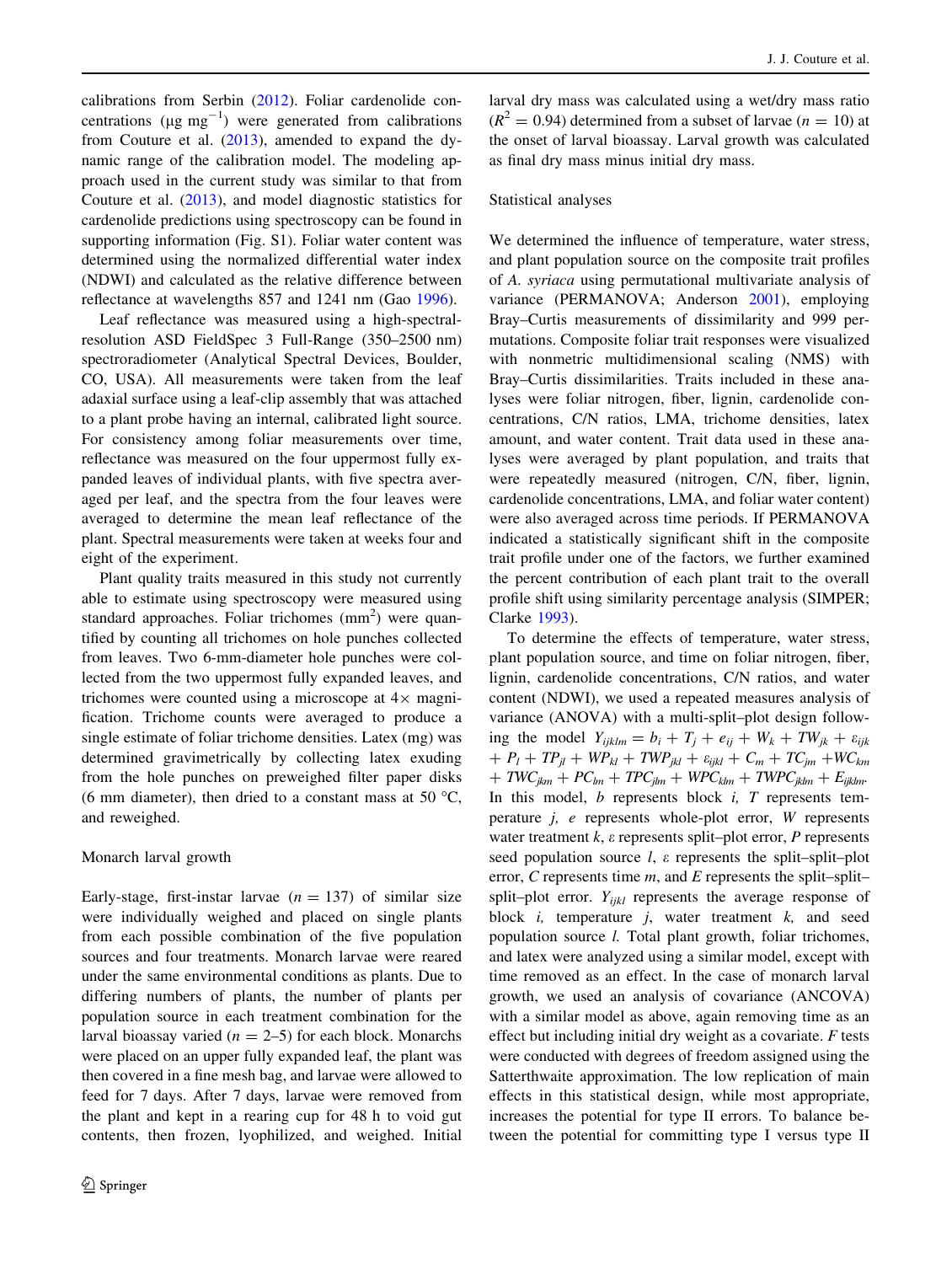errors, we report P values  $0.05 \le 0.10$  as "marginally" significant and  $P$  values  $\leq 0.05$  as "significant."

Relationships between temperature and foliar traits with monarch growth were examined using partial least squares regression (PLSR) following Couture and Lindroth [\(2012](#page-10-0)). Larger mean regression coefficients indicate greater contributions by predictor variables to the response, and the sign indicates the direction of the influence of the variable on the larval performance variable. No growth or chemical data were collected from plants that monarchs fed on directly; as such, relationships between plant traits and monarch growth were based on plant traits collected from the larger subset of plants (described above). Foliar trait information used in this analysis was from the second collection time only. Plant trait and monarch growth data were averaged within each room by water treatment and population ( $n = 40$ ).

Examination of residuals confirmed that data met assumptions of normality. Statistical analyses were performed using R ([www.r-project.org](http://www.r-project.org)) or JMP version 10.0 statistical software (SAS Incorporated, 2012, Cary, NC, USA).

# **Results**

## Plant growth

Milkweed growth was influenced by temperature  $(T)$ , water stress, plant population source (pop.), and their interactions (Table 1; Fig. [1](#page-5-0)). Overall, elevated temperature marginally increased total plant growth by  $\sim$  32 %, while water stress decreased total plant growth by  $\sim$  76 % (Fig. [1\)](#page-5-0). Northerly plant populations had larger growth responses to elevated

**Table 1** Summary of  $F$  and  $P$  values for the effects of temperature, water stress, plant population source, and their interactions on total plant growth

| Treatments and interactions                           | df    | Total plant<br>growth |         |
|-------------------------------------------------------|-------|-----------------------|---------|
|                                                       |       | F                     | P       |
| Temperature                                           | 1,2   | 9.1                   | 0.071   |
| Water stress                                          | 1,2   | 110.2                 | 0.005   |
| Temperature $\times$ water stress                     | 1,2   | 2.2                   | 0.257   |
| Population                                            | 4,248 | 11.6                  | < 0.001 |
| Temperature $\times$ population                       | 4,248 | 2.4                   | 0.050   |
| Water stress $\times$ population                      | 4,248 | 9.3                   | < 0.001 |
| Temperature $\times$ water stress $\times$ population | 4.248 | 2.1                   | 0.078   |

P values  $\lt$  0.05 are bolded, and P values 0.05 $\lt$  P  $\lt$  0.10 are italicized

Numerator and denominator degrees of freedom (df numerator, denominator) were calculated using the Satterthwaite approximation

temperature (average  $\sim 80 \%$ ) than southerly plant populations (average  $\sim$  [1](#page-5-0)0 %; Fig. 1), but substantial variation existed in this response across the three northerly plant populations (range of increase: 31–111 %, marginally significant  $T \times pop$ . interaction, Table 1). The effect of water stress also varied among plant populations, but depended on temperature, such that the negative effect of water stress on plant growth was greatest in plants from southerly, compared to northerly, populations under elevated temperature (marginally significant  $T \times w$ ater stress  $\times$  pop. interaction, Table 1).

# Plant traits

PERMANOVA revealed that elevated temperature (pseu $do-P < 0.001$  and periodic water stress (pseudo- $P < 0.008$ ) both altered the composite phytochemical profile of A. syriaca (Fig. [2\)](#page-5-0). Relationships of individual foliar traits with NMS axes revealed that the presence of either stressor generally increased nutritional quality. Elevated temperature decreased LMA and trichome densities and increased latex production, while water stress reduced foliar C/N ratios, water content, latex, and trichomes and increased cardenolide levels. Subsequent SIMPER analysis revealed that changes in foliar morphological, structural, and nutritional characteristics (i.e., LMA, trichomes, fiber, lignin, and C/N) accounted for over 90 % of the variation in composite foliar trait profiles under elevated temperatures and water stress (Table [2](#page-6-0)).

Plant quality variables repeatedly measured over time were influenced by temperature, water stress, plant population source, time, and their interactions (Fig. [3;](#page-7-0) SI Tables 1 and 2). On average, foliar nitrogen levels were  $\sim$  10 % higher under elevated temperature (Fig. [3](#page-7-0); SI) Table 1). Elevated temperatures offset a decline in nitrogen levels under ambient temperature conditions later in the study (i.e., leaves lost nitrogen with time, except under elevated temperatures, significant  $T \times$  time interaction, SI Table 2), but this response varied among plant populations (significant  $T \times pop. \times$  time interaction, SI Table 2). While statistically significant, the magnitude of difference in foliar nitrogen levels among populations was small  $(\leq 5 \%)$ . Overall, periodic water stress increased foliar nitrogen levels by 20 % (Fig. [3;](#page-7-0) SI Table 1). The magnitude of increase, however, varied among temperature levels, plant populations, and across time (significant  $T \times w$  water stress  $\times$  pop.  $\times$  time interaction, SI Table 2). Opposite of foliar nitrogen, C/N levels were lower in elevated temperature  $(8 \%)$  and under periodic water stress  $(14 \%)$ ; Fig. [3](#page-7-0); SI Table 1). Elevated temperature offset an increase in C/N ratios with time (significant  $T \times$  time interaction, SI Table 2), and the magnitude of this response varied among plant populations (significant  $T \times pop. \times$  time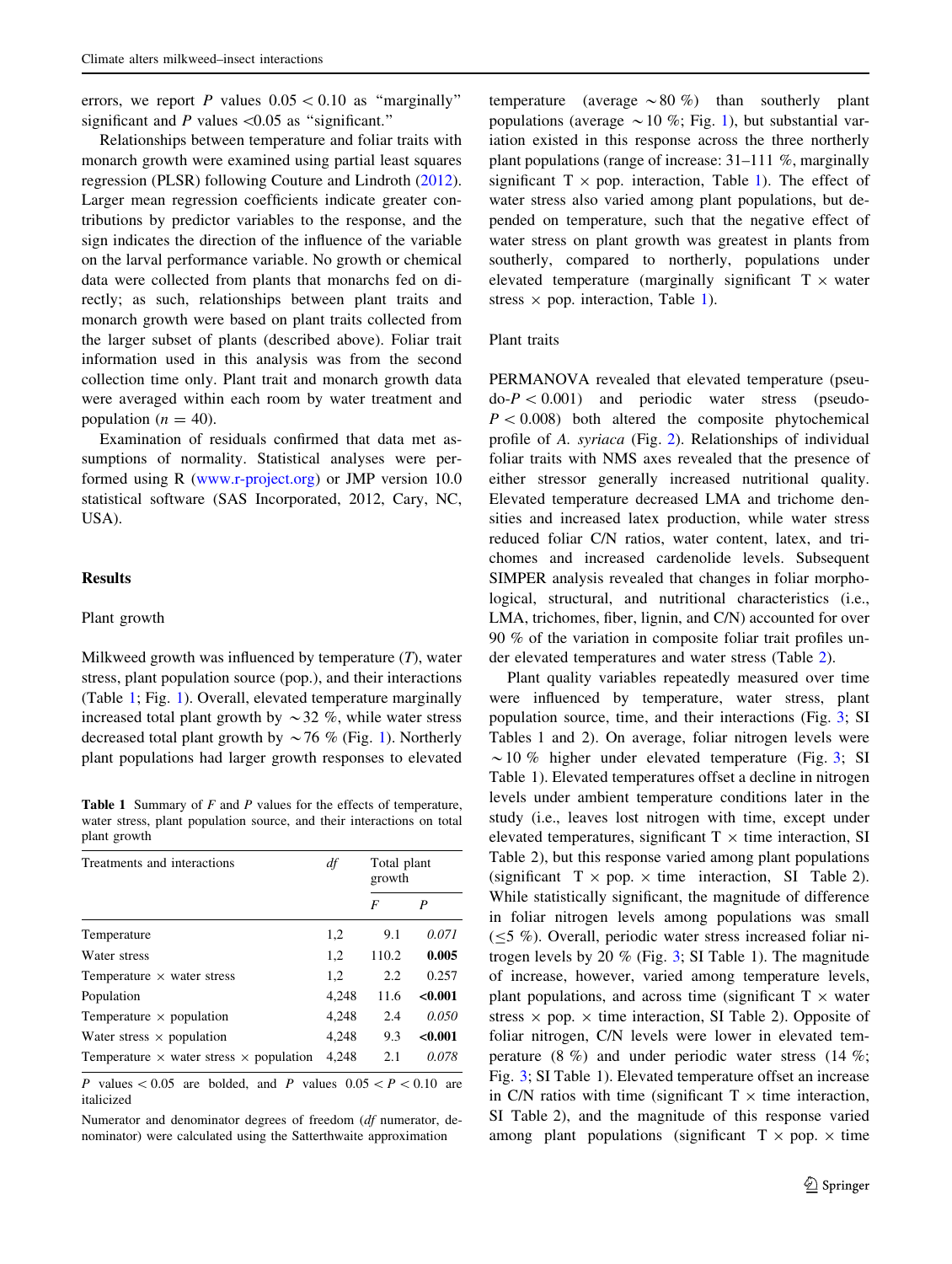<span id="page-5-0"></span>Fig. 1 Response magnitudes of total plant growth relative to control plant growth. Data presented were both separated for each plant population and averaged across populations for all possible treatment combinations of ambient temperature, water stress  $(H<sub>2</sub>O)$ stress); elevated temperature, no water stress (eTemp.); or the combination of elevated temperature and water stress (eTemp.  $+$  H<sub>2</sub>O stress). *Error bars* represent  $\pm 1$  SE. Northern populations: BFS (Bonds Falls, MI); CED (Cedar, WI); KMP (Woodruff, WI). Southern populations: MWH (Madison, WI); TRU (Madison, WI). Latitudinal designation is under population code





Fig. 2 Nonmetric multidimensional scaling (NMS) ordination plots demonstrating differences between composite plant trait profiles of common milkweed exposed to all possible combinations of ambient (aTemp.) and elevated (eTemp.) temperature and the absence (no  $H<sub>2</sub>O$  stress) or presence ( $H<sub>2</sub>O$  stress) of water stress. Gray symbols represent average for each population by each water treatment, across time, within each room (i.e., temperature treatment;  $n = 40$ ), and black points represent mean treatment effects, ±SE, averaged across time and populations. Solid arrows show relationships of foliar traits with NMS axes. Units: nitrogen, fiber, lignin (% dry mass); cardenolides ( $\mu$ g mg<sup>-1</sup>); LMA (g m<sup>-2</sup>); trichomes (mm<sup>2</sup>); latex (mg)

interaction, SI Table 2). Variation in C/N levels among plant populations was statistically significant; yet, the magnitude of response was minimal  $(\leq 5 \%)$ . Overall, water stress decreased C/N levels by  $\sim$  14 % (Fig. [3](#page-7-0); SI Table 1); yet, the magnitude of decrease varied among temperature levels, plant populations, and time points (significant T  $\times$  water stress  $\times$  pop.  $\times$  time interaction, SI Table 2). The effects of elevated temperature on water content varied among populations and across time, such that water content decreased under elevated temperatures in more northerly populations, but increased in more southerly populations (significant  $T \times pop$  interactions, SI Table 2), and the responses were more pronounced earlier, compared with later, in the study, and greater under water stress conditions (significant T water stress  $\times$  pop.  $\times$  time interaction, SI Table 2). Overall, water stress decreased foliar water content by  $\sim$  16 % (Fig. [3](#page-7-0); SI Table 1). The negative effect of water stress on foliar water content was larger in more northerly populations more pronounced earlier in the study (significant water stress  $\times$  pop.  $\times$  time interaction, SI Table 2).

Fiber and lignin levels increased  $\sim$  10 % under elevated temperature (Fig. [3;](#page-7-0) SI Table 1). The effects of higher temperatures were generally larger earlier in the study, and under conditions of water stress (significant  $T \times$  water stres $s \times t$  time interaction, SI Table 2), the magnitude and direction of the responses varied across times and among plant populations (significant T.  $\times$  water stress  $\times$  pop.  $\times$  time interaction, SI Table 2). On average, LMA decreased  $\sim$  23 %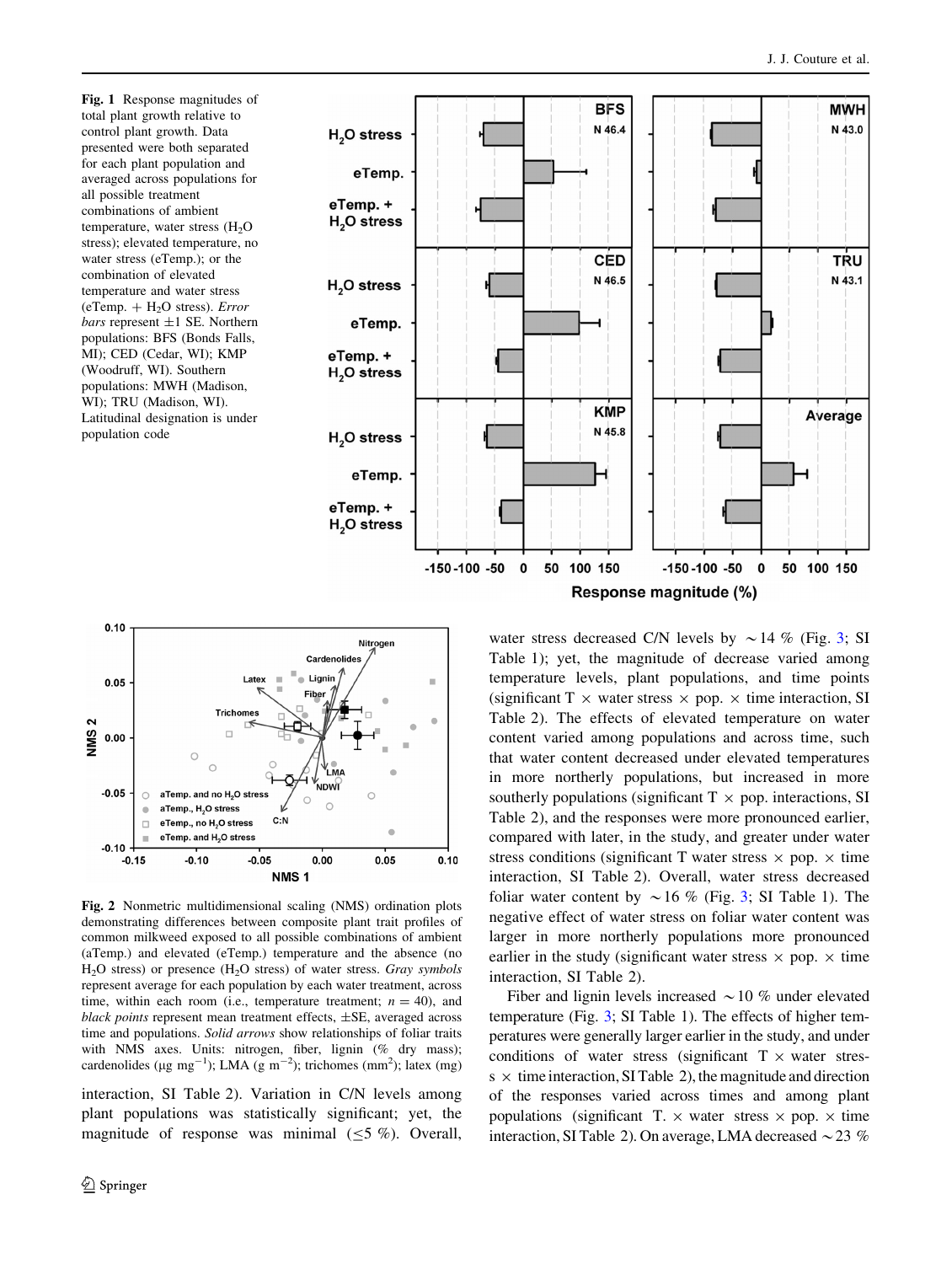<span id="page-6-0"></span>Table 2 Mean values of individual plant traits exposed to either ambient or elevated temperature (top panel) of no water stress or water stress (bottom panel)

| Plant trait                              | Ambient<br>temperature<br>mean trait<br>value | Elevated<br>temperature<br>mean<br>trait value | Contribution<br>$(\%)$ |
|------------------------------------------|-----------------------------------------------|------------------------------------------------|------------------------|
| LMA $(g m^{-2})$                         | 63.1                                          | 48.3                                           | 52.5                   |
| Trichomes $\text{(mm}^2)$                | 11.9                                          | 14.1                                           | 15.6                   |
| Fiber $(\%$ dm)                          | 30.4                                          | 33.1                                           | 11.3                   |
| Lignin $(\%$ dm)                         | 14.9                                          | 16.4                                           | 9.1                    |
| C/N                                      | 14.3                                          | 13.2                                           | 6.2                    |
| Latex $(mg)$                             | 1.2                                           | 1.4                                            | 2.1                    |
| Nitrogen (% dm)                          | 3.3                                           | 3.5                                            | 1.6                    |
| Cardenolides<br>$(\mu g \, mg^{-1})$     | 1.7                                           | 2.0                                            | 1.2                    |
| <b>NDWI</b>                              | 0.03                                          | 0.03                                           | 0.03                   |
| Plant trait                              | No water<br>stress mean<br>trait value        | Water<br>stress mean<br>trait value            | Contribution<br>$(\%)$ |
| LMA $(g m^{-2})$                         | 56.3                                          | 55.1                                           | 46.6                   |
| Trichomes $\text{(mm}^2)$                | 14.7                                          | 11.4                                           | 17.5                   |
| Fiber $(\%$ dm)                          | 31.7                                          | 31.8                                           | 11.0                   |
| Lignin $(\%$ dm)                         | 15.2                                          | 16.1                                           | 10.0                   |
| C/N                                      | 14.9                                          | 12.6                                           | 8.6                    |
| Latex $(mg)$                             | 1.4                                           | 1.1                                            | 2.4                    |
| Nitrogen $(\%$ dm)                       | 3.1                                           | 3.7                                            | 2.2                    |
| Cardenolides ( $\mu$ g mg <sup>-1)</sup> | 1.8                                           | 2.0                                            | 1.3                    |
| <b>NDWI</b>                              | 0.04                                          | 0.03                                           | 0.03                   |

Repeatedly measured data are averaged across time, and traits are ranked in order of largest contribution (%) to the overall dissimilarity between leaves from ambient compared with elevated temperature and no water stress compared with water stress, as determined by SIMPER analyses

LMA leaf mass per area, C/N ratio of carbon to nitrogen, NDWI normalized differential water index, % dm percent dry mass

under elevated temperature (Fig. [3](#page-7-0); SI Table 1), and elevated temperature offset an increase in LMA with time, but the response magnitude varied among plant populations (significant  $T \times pop. \times$  time interaction, SI Table 2), and was observed only under conditions of high water availability (significant  $T \times$  water stress  $\times$  time interaction, SI Table 2). Increases in LMA later, compared with earlier, in the study, were largest under periodic water stress (significant water stress  $\times$  time interaction, SI Table 2); the magnitude of this response, however, varied among plant populations (significant water stress  $\times$  pop.  $\times$  time interaction, SI Table 2).

Water stress generally increased cardenolide levels (Fig. [3](#page-7-0); SI Table 1), but the response was greatest under elevated temperatures (significant  $T \times$  water stress interaction, SI Table 2). This response was most pronounced earlier than later in the study (significant  $T \times w$  water stress  $\times$  time interaction. SI Table 2), but the response magnitude varied among plant populations (significant  $T \times$  water stress  $\times$  pop.  $\times$  time interaction, SI Table 2). Elevated temperatures had little effect on foliar trichome densities, while water stress decreased trichome levels by  $\sim$  30 % (Fig. [3;](#page-7-0) SI Table 3); the response magnitude, however, varied among plant populations (significant water stress  $\times$  pop. interaction, SI Table 4). Overall, the effect of temperature on latex was dependent on water stress, such that latex production was greatest in plants in elevated temperature with high water availability (significant  $T \times$  water stress interaction, SI Table 4). While plants with high water availability generally had higher latex levels than plants experiencing periodic water stress, substantial variation in the response magnitude existed among plant populations (significant water stress  $\times$  pop. interaction, SI Table 4).

#### Monarch growth

Monarch larval growth was influenced by temperature, water stress, plant population source, and the temperature  $\times$  population interaction. (Figure [4](#page-8-0); Table [3](#page-8-0)). Elevated temperature increased monarch larval growth by 35 %; the magnitude of this response, however, varied among plant populations. The increase in larval growth under elevated temperature was greater on plants from southerly (38 % average increase) compared with northerly populations (28 % increase). Monarch larvae grew  $\sim$  13 % larger on water-stressed plants, a response that was consistent among plant population sources. Monarch larval growth varied substantially among plant population sources, and the magnitude of growth increase under elevated temperature, but not water stress, varied among plant population source (Fig. [4;](#page-8-0) Table [3](#page-8-0)). PLSR analysis relating monarch growth with plant traits produced a significant relationship ( $R^2 = 0.67$ ,  $P \le 0.001$ ). Temperature and nitrogen concentrations had the most positive relationships, while C/N ratios and leaf water content had the most negative relationships with larval growth (Table [4](#page-9-0)).

# Discussion

Our study examined the influence of elevated temperature and water stress on the growth and foliar quality of common milkweed and larval performance of the monarch butterfly. Both elevated temperature and water stress altered milkweed growth and foliar quality, although the response varied across plants from different geographic populations. Monarch larvae grew larger under elevated temperatures and on plants that experienced water stress. Elevated temperature had the strongest positive effect on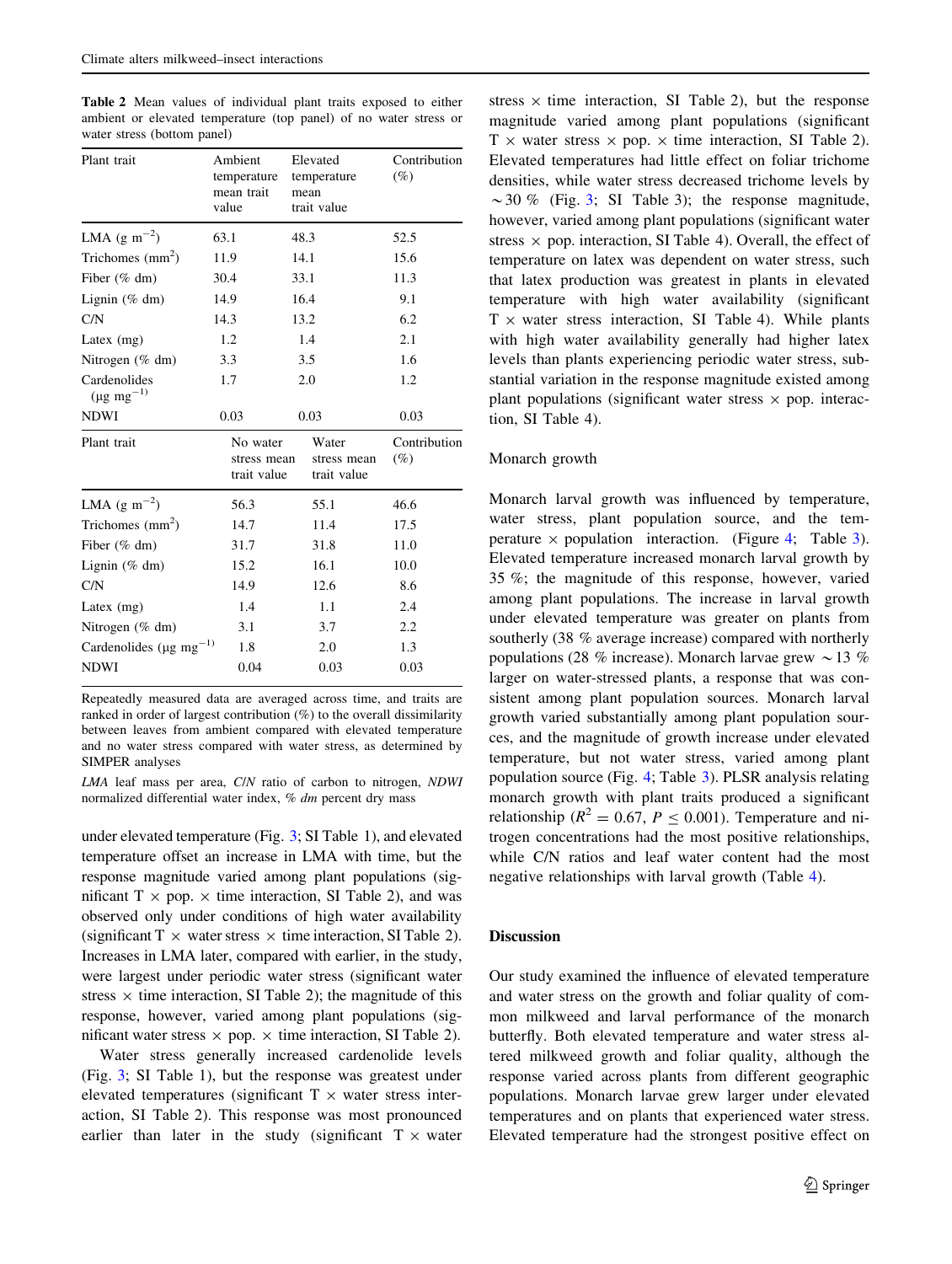<span id="page-7-0"></span>

Fig. 3 Independent and interactive effects of elevated temperature, water stress, and population on foliar traits of common milkweed. C/N, ratio of carbon to nitrogen; LMA, leaf mass per area; water

monarch growth, followed by increased foliar nitrogen levels, while decreased water content and increased C/N had the largest negative influences on monarch growth. While extrapolating population growth responses from the performance of individuals is risky (Awmack and Leather [2002\)](#page-10-0), a generally positive relationship exists between in-sect mass and fecundity (Hone<sup>K</sup> [1993](#page-11-0)). The enhanced growth of monarch larvae under all treatments, relative to the control, suggests that monarch populations may be less affected by the influence of changes in plant quality on larvae performance in future environments and more affected by the loss of milkweed habitat across the landscape.

# Milkweed growth and foliar traits

As we expected, relative to control treatments, milkweed grew larger under elevated temperatures and grew less

content determined by NDWI. Arrows or "s" indicate a significant response at  $P < 0.10$ , and the *direction of the arrow* indicates the trait response; ns, nonsignificant. Units are the same as Fig. [2](#page-5-0)

when water stressed. Studies examining the effects of temperature and drought on plant growth generally report that elevated temperature increases (e.g., Veteli et al. [2002](#page-11-0); Nybakken et al. [2012](#page-11-0); Lavola et al. [2013](#page-11-0)) and water stress limits plant growth (e.g., Gutbrodt et al. [2011](#page-11-0); Jamieson et al. [2013](#page-11-0)). In agreement with our second hypothesis, elevated temperature and water stress altered the composite trait profiles of A. syriaca. Confirming our third hypothesis, elevated temperature and water stress influenced individual plant traits. Elevated temperatures caused foliar nitrogen concentrations to increase and thus C/N levels to decrease. While foliar nutrient levels are thought to be largely unaffected by elevated temperature (Zvereva and Kozlov [2006](#page-12-0)), studies have reported increased nitrogen levels with elevated temperatures for a range of species (Tingey et al. [2003](#page-11-0); Serbin et al. [2012](#page-11-0)). Tingey et al. ([2003\)](#page-11-0) reported increased foliar nitrogen levels in response to elevated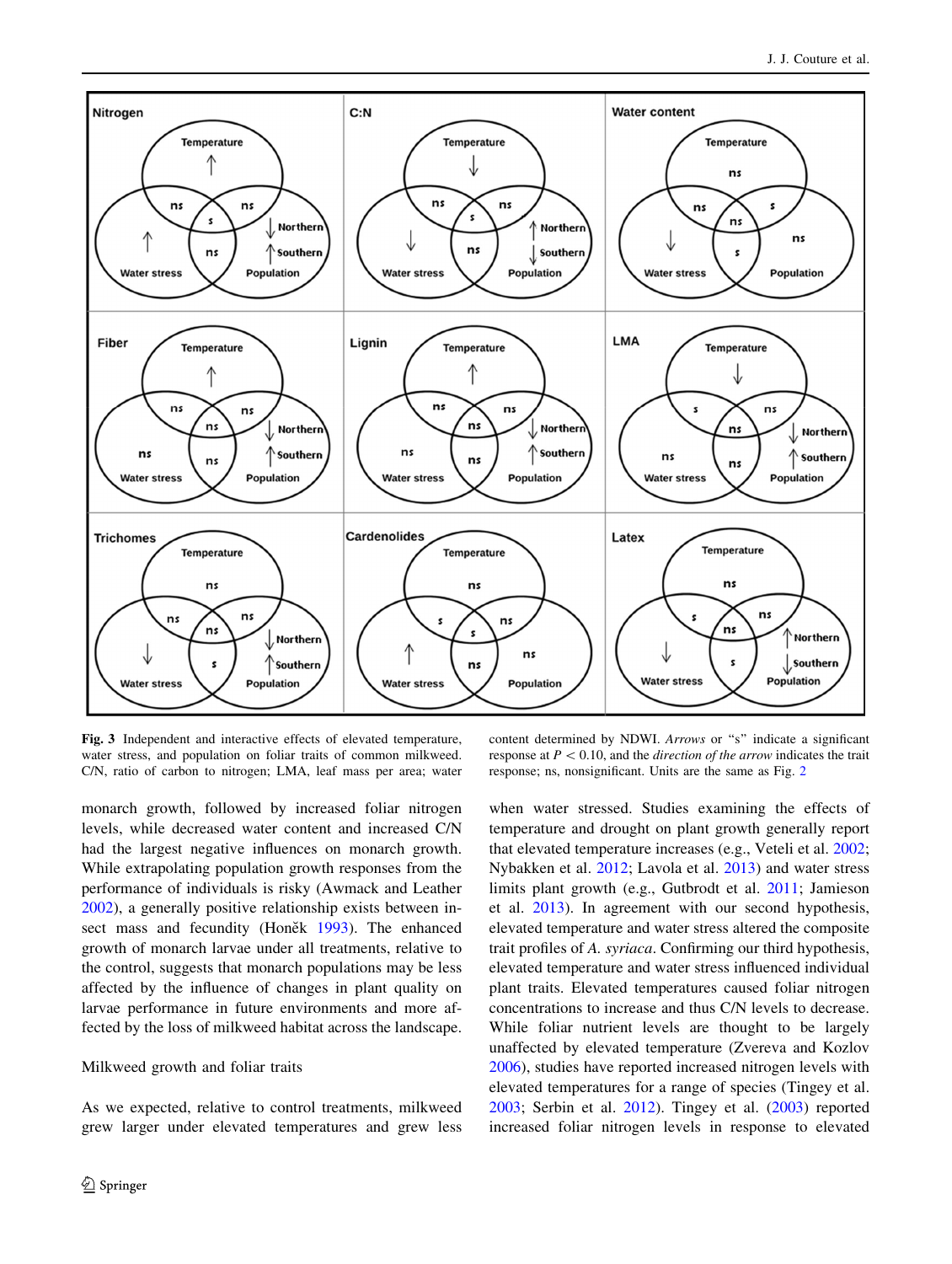<span id="page-8-0"></span>Fig. 4 Response magnitudes of monarch larval growth relative to growth of larvae fed plants from control treatments. Data presented were both separated for each plant population and averaged across populations for all possible treatment combinations of ambient temperature, water stress  $(H<sub>2</sub>O)$ stress); elevated temperature, no water stress (eTemp.); or the combination of elevated temperature and water stress (eTemp.  $+$  H<sub>2</sub>O stress). *Error bars* represent  $\pm 1$  SE. Northern populations: BFS (Bonds Falls, MI); CED (Cedar, WI); KMP (Woodruff, WI). Southern populations: MWH (Madison, WI); TRU (Madison, WI). Latitudinal designation of plant location is under population code



temperatures as a consequence of an increase in proteincontaining structural fractions (i.e., cellulose and lignin). Similarly, we also found that foliar structural components (i.e., fiber and lignin) increased at higher temperatures, providing a parallel mechanism by which elevated temperature may alter leaf nutrient status.

In agreement with a meta-analysis by Huberty and Denno ([2004\)](#page-11-0), water stress also increased nitrogen concentrations, lowering C/N ratios, and reduced foliar water content. On average, LMA declined under elevated temperatures, but a large increase in LMA was observed in the combination of water stress and elevated temperatures later in the current study, potentially a mechanism to enhance water use efficiency while maintaining accelerated growth under higher temperatures. In addition, stressed plants generally had lower physical defenses. With the exception of lower foliar water content, these findings suggest that predicted changes in temperature and water availability may result in plants of higher quality, with higher nutrient value and lower defense levels, for herbivores utilizing these plants as a resource.

Different populations of A. syriaca exhibited contrasting responses in plant traits to the experimental treatments. A number of other studies have reported geographic- and population-level variation in numerous traits of A. syriaca (Malcolm [1995](#page-11-0); Agrawal [2004](#page-10-0), [2005](#page-10-0); Vannette and Hunter

**Table 3** Summary of  $F$  and  $P$  values for the effects of temperature, water stress, plant population source, and their interactions on monarch larval growth

| Treatments and interactions                           | df    | Larval growth |         |
|-------------------------------------------------------|-------|---------------|---------|
|                                                       |       | F             | P       |
| Temperature                                           | 1,2   | 31.9          | 0.028   |
| Water stress                                          | 1,2   | 36.9          | 0.013   |
| Temperature $\times$ water stress                     | 1.2   | 2.0           | 0.267   |
| Population                                            | 4.111 | 66.3          | < 0.001 |
| Temperature $\times$ population                       | 4.111 | 5.0           | < 0.001 |
| Water stress $\times$ population                      | 4.111 | 1.0           | 0.429   |
| Temperature $\times$ water stress $\times$ population | 4,111 | 0.7           | 0.564   |
| Initial dry mass                                      | 1,106 | 0.0           | 0.958   |

P values  $0.05$  are bolded, and P values  $0.05 < P < 0.10$  are italicized

Numerator and denominator degrees of freedom (df: numerator, denominator) were calculated using the Satterthwaite approximation

[2011](#page-11-0); Woods et al. [2012](#page-11-0); Wason et al. [2013;](#page-11-0) Wason and Hunter [2014](#page-11-0)). In agreement with Woods et al. [\(2012](#page-11-0)), plants from more northerly populations produced lower absolute amounts of aboveground biomass than plants from more southerly populations (SI Fig. 2). In contrast to Woods et al. ([2012\)](#page-11-0), however, plants from more northerly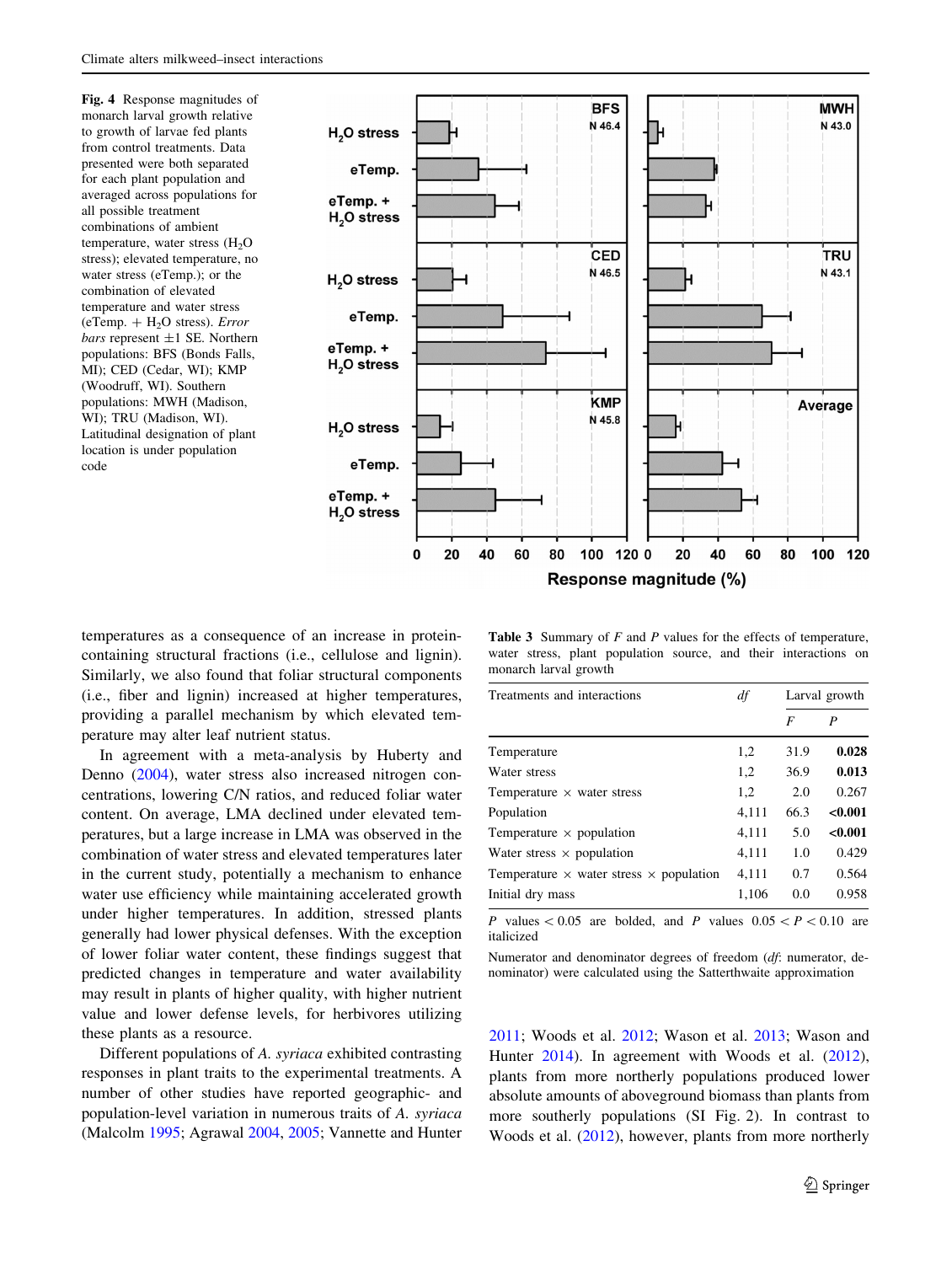<span id="page-9-0"></span>Table 4 Standardized coefficients calculated using partial least squares regression relating milkweed foliar traits and monarch larval growth

| 2.48<br>Temperature<br>1.53<br>Nitrogen $(\%$ dm)<br>$-0.22$<br>C/N<br>0.15<br>Fiber $(\%$ dm)<br>$-0.14$<br>Lignin $(\%$ dm) | Monarch larval<br>growth |  |
|-------------------------------------------------------------------------------------------------------------------------------|--------------------------|--|
|                                                                                                                               |                          |  |
|                                                                                                                               |                          |  |
|                                                                                                                               |                          |  |
|                                                                                                                               |                          |  |
|                                                                                                                               |                          |  |
| LMA $(g m^{-2})$<br>0.34                                                                                                      |                          |  |
| Cardenolides ( $\mu$ g mg <sup>-1</sup> )<br>$-0.07$                                                                          |                          |  |
| 0.83<br>Latex $(mg)$                                                                                                          |                          |  |
| Trichomes $(nm2)$<br>0.04                                                                                                     |                          |  |
| <b>NDWI</b><br>$-0.71$                                                                                                        |                          |  |

Negative or positive weighted coefficients indicate a negative or positive influence, respectively, of foliar traits of environmental variables on herbivore performance. Two largest positive and negative weighted coefficients are in bold

C/N ratio of carbon to nitrogen, LMA leaf mass per area, NDWI normalized differential water index, % dm percent dry mass

populations exhibited greater growth responses to increased temperature than plants from more southerly populations. Plants from more northerly populations, which historically experience more drought conditions (WICCI [2011\)](#page-11-0), were also less affected by water stress, especially at elevated temperatures, than plants from more southerly populations. Although changes in phenology will play a role in the growth of different A. syriaca populations in different geographic environments (Woods et al. [2012](#page-11-0)), and our sample size was limited, our findings suggest that milkweed from more northerly populations may perform better under future predicted climatic conditions than milkweed from more southerly populations.

As with other studies, we found substantial populationlevel variation in plant nutritional, structural, morphological, and physical defense characteristics (i.e., latex and trichomes). In contrast, we did not detect population-level variation in foliar cardenolides, potentially a consequence of the limited number of populations included in our study. Nevertheless, our findings do support the idea that including intraspecific variation in plant traits is necessary to advance spatially based ecological theory (Hunter et al. [1996\)](#page-11-0) especially in the context of climate change.

To date, few studies have examined whether foliar traits of A. syriaca respond to predicted environmental change at the population-specific level. We found that several plant traits, including growth, plant nutritional status, morphology, and defense, were governed by complex interaction of multiple environmental change factors, and that these responses varied among plant populations. Our

findings are in line with those of Vannette and Hunter  $(2011)$  $(2011)$  who found increased  $CO<sub>2</sub>$  levels altered numerous defense responses differently depending on plant genotype. The fact that A. syriaca populations respond differently to environmental drivers is unsurprising, given that many plant species exhibit genotype-specific responses to environmental change (Julkunen-Tiitto et al. [1993;](#page-11-0) Lindroth et al. [2001;](#page-11-0) Bidart-Bouzat et al. [2005;](#page-10-0) Peltonen et al. [2010](#page-11-0); Lavola et al. [2013](#page-11-0)). Population-level consequences of responses of individuals to future predicted climate change will likely play an important role in the distribution and abundance of A. syriaca in North America.

# Monarch larval growth

Monarch larvae grew larger on plants exposed to elevated temperature and water stress. Increased growth was related to both the positive direct effect of temperature on monarch physiology and the positive indirect effect of improvements in plant nutritional status under temperature and water stress. And while reduced water content and higher foliar C/N had negative influences on larval growth, it was not enough to offset the positive influences of elevated temperature and enhanced foliar nitrogen levels. We did not evaluate herbivore-induced changes in foliar quality, however, so we are uncertain whether any foliar induction responses affected monarch growth.

Temperature directly affects numerous aspects of insect life cycles, and elevated temperatures are predicted to accelerate physiology and development and alter behavior and survival (Bale et al. [2002;](#page-10-0) Pelini et al. [2009](#page-11-0); Cornelissen [2011](#page-10-0)) generally having positive effects on insect performance (Zvereva and Kozlov [2006\)](#page-12-0). However, accelerated development rates under elevated temperature can only be sustained if growth-limiting factors respond positively in concert, and we found that as larval growth increased under elevated temperatures that plant nutritional status improved as well. Optimal temperature for monarch larval development is approximately  $27 \text{ °C}$  (Zalucki [1982](#page-12-0)), just below the maximum temperature to which larvae were exposed, but at the high end of projected mean temperature increases for the end of the century.

Monarch growth varied substantially among plant populations, and moreover, increases in growth under elevated temperature by monarchs varied among plant populations. Monarch larvae grew larger on more southerly, compared with more northerly, milkweed populations (SI Fig. 3).This finding has potential implications for localized monarch populations, depending on the ability of specific plant populations to persist under future climate scenarios. However, considering that monarch performance improved over control treatments on all plant populations, our results suggest that monarch larvae will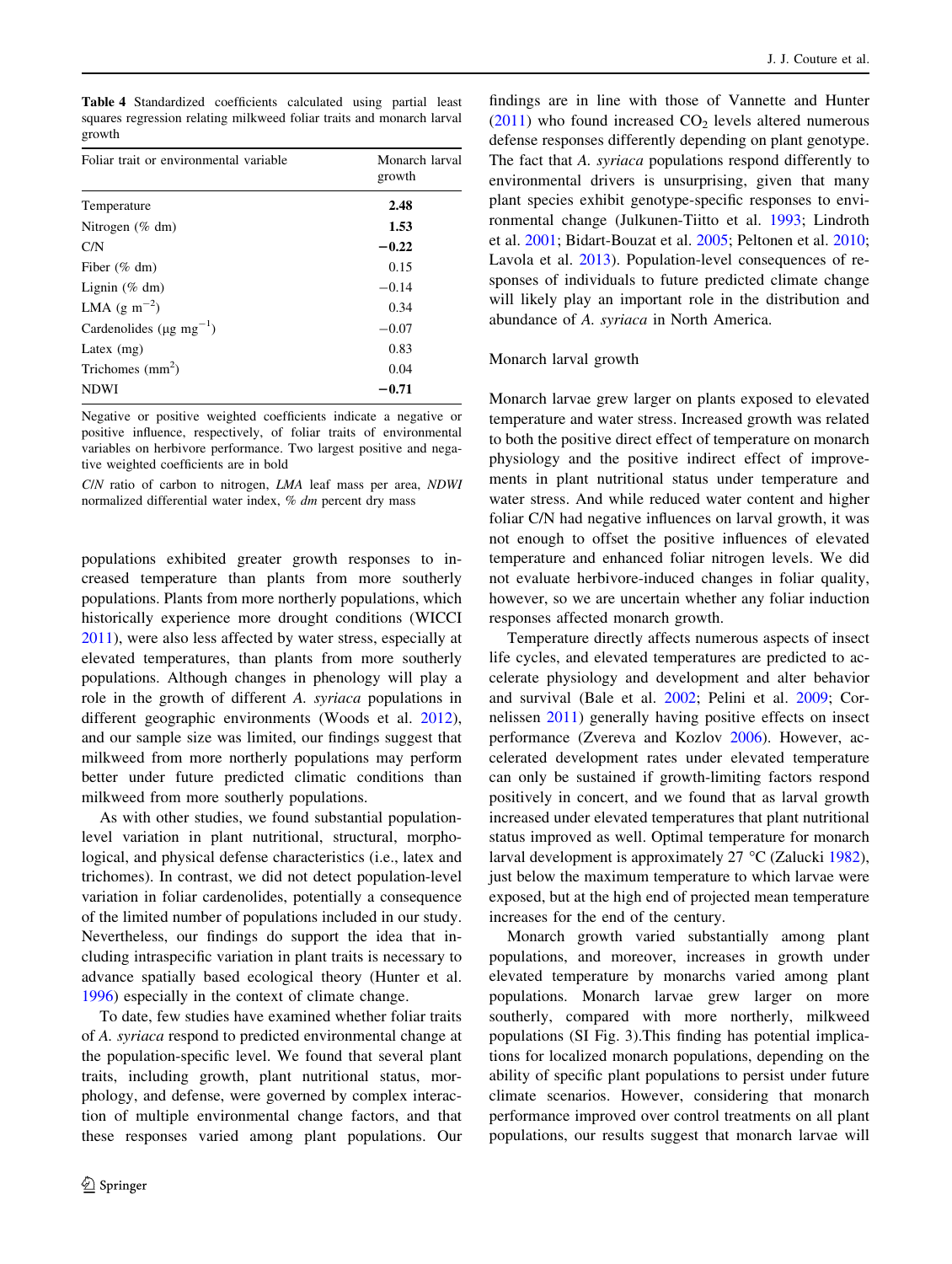<span id="page-10-0"></span>likely benefit from both the effects of temperature and the resulting changes in host plant quality under future predicted changes in temperature and water availability.

Our study revealed positive effects of warming on monarch larval growth, but we did not assess temperature treatments at which growth would likely be negatively impacted [e.g., consistent temperatures above 33  $^{\circ}$ C (Zalucki [1982](#page-12-0))]. In addition, the spatial and temporal patterns of temperature and precipitation changes across our study region are unlikely to be uniform (Kucharik et al. [2010\)](#page-11-0), such that both milkweed and monarchs at different locations across the latitudinal gradient will experience different degrees of climatic change. Testing extensive levels of detailed interacting climatic variability, however, was not logistically possible. Regardless of these limitations, we present the first study, to our knowledge, demonstrating population-level variability, across a latitudinal gradient, of milkweed growth and foliar trait changes and monarch larval growth in response to predicted future increases in temperature and changes water availability.

In summary, our findings demonstrate that future predicted levels of temperature and changes in water availability will likely alter the growth and quality of the primary host plant for larvae of the monarch butterfly. Importantly, we also show substantial population-level variation in A. syriaca in response to changes in temperature and water stress, specifically that population from northerly latitudes experienced greater increases in growth than southerly populations. Monarch larvae grew larger under all the experimental treatments, compared to the control, and this response was consistent on all plant populations.

The ecological niche space of monarchs is predicted to move northward with climate change (Zalucki and Rochester [2004](#page-12-0); Batalden et al. 2007). Importantly, if A. syriaca populations are also able to move northward in concert, monarch populations may be somewhat buffered from aspects of predicted climate change via positive direct (i.e., temperature-mediated) and indirect (i.e., hostmediated nutritional) effects. Our findings suggest that the observed loss of habitat for northward-bound populations (Brower et al. 2012; Pleasants and Ober-hauser [2013](#page-11-0)) is critical to monitor, since future changes in the presence or absence, including distances among populations, of milkweed across landscapes may have a larger influence on monarch populations than changes in plant quality.

Acknowledgments We would like to thank Clayton Kingdon and Holly Hovanek for help with greenhouse collections. This work was supported by the University of Wisconsin Graduate School, McIntire-Stennis Formula Funds (Project WIS01531), and USDA NIFA AFRI Fellowship Grant 2012-67012-19900 to JJC.

## References

- Agrawal AA (2004) Resistance and susceptibility of milkweed: competition, root herbivory, and plant genetic variation. Ecology 85:2118–2133
- Agrawal AA (2005) Natural selection on a common milkweed (Asclepias syriaca) by a community of specialized insect herbivores. Evol Ecol Res 7:651–667
- Agrawal AA, Fishbein M (2006) Plant defense syndromes. Ecology 87:S132–S139
- Agrawal AA, Petschenka G, Bingham RA, Weber MG, Rasmann S (2012) Toxic cardenolides: chemical ecology and coevolution of specialized plant–herbivore interactions. New Phytol 194:28–45
- Anderson MJ (2001) A new method for non-parametric multivariate analysis of variance. Austral Ecol 26:32–46
- Asner GP, Martin RE (2008) Spectral and chemical analysis of tropical forests: scaling from leaf to canopy levels. Remote Sens Environ 112:3958–3970
- Asner GP, Martin RE (2011) Canopy phylogenetic, chemical and spectral assembly in a lowland Amazonian forest. New Phytol 189:999–1012
- Awmack CS, Leather SR (2002) Host plant quality and fecundity in herbivorous insects. Annu Rev Entomol 47:817–844
- Bale JS, Masters GJ, Hodkinson ID, Awmack C, Bezemer TM, Brown VK, Butterfield J, Buse A, Coulson JC, Farrar J, Good JEG, Harrington R, Hartlet S, Jones TH, Lindroth RL, Press MC, Symrnioudis I, Watt AD, Whittaker JB (2002) Herbivory in global climate change research: direct effects of rising temperature on insect herbivoes. Glob Change Biol 8:1–16
- Batalden RY, Oberhauser KS, Peterson AT (2007) Ecological niches in sequential generations of eastern North American monarch butterflies (Lepidoptera: Danaidae): the ecology of migration and likely climate change implications. Environ Entomol 36:1365–1373
- Bidart-Bouzat MG, Mithen R, Berenbaum MR (2005) Elevated  $CO<sub>2</sub>$ influences herbivory-induced defense responses of Arabidopsis thaliana. Oecologia 145:415–424
- Brower LP, Taylor OR, Williams EH, Slayback DA, Zubieta RR, Isabel Ramirez M (2012) Decline of monarch butterflies overwintering in Mexico: is the migratory phenomenon at risk? Insect Conserv Divers 5:95–100
- Chaves MM, Maroco JP, Pereira JS (2003) Understanding plant responses to drought—from genes to the whole plant. Funct Plant Biol 30:239–264
- Clarke KR (1993) Non-parametric multivariate analyses of changes in community structure. Aust J Ecol 18:117–143
- Clissold FJ, Sanson GD, Read J, Simpson SJ (2009) Gross versus net income: how plant toughness affects performance of an insect herbivore. Ecology 90:3393–3405
- Coley PD (1983) Herbivory and defensive characteristics of tree species in a lowland tropical forest. Ecol Monogr 53:209–234
- Cornelissen T (2011) Climate change and its effects on terrestrial insects and herbivory patterns. Neotrop Entomol 40:155–163
- Couture JJ, Lindroth RL (2012) Atmospheric change alters performance of an invasive forest insect. Glob Change Biol 18:3543–3557
- Couture JJ, Serbin SP, Townsend PA (2013) Spectroscopic sensitivity of real-time, rapidly induced phytochemical change in response to damage. New Phytol 198:311–319
- Foley WJ, McIlwee A, Lawler I, Aragones L, Wollnough AP, Berding N (1998) Ecological applications of near infrared reflectance spectroscopy - a tool for rapid, cost-effective prediction of the composition of plant and animal tissues and aspects of animal performance. Oecologia 116:293–305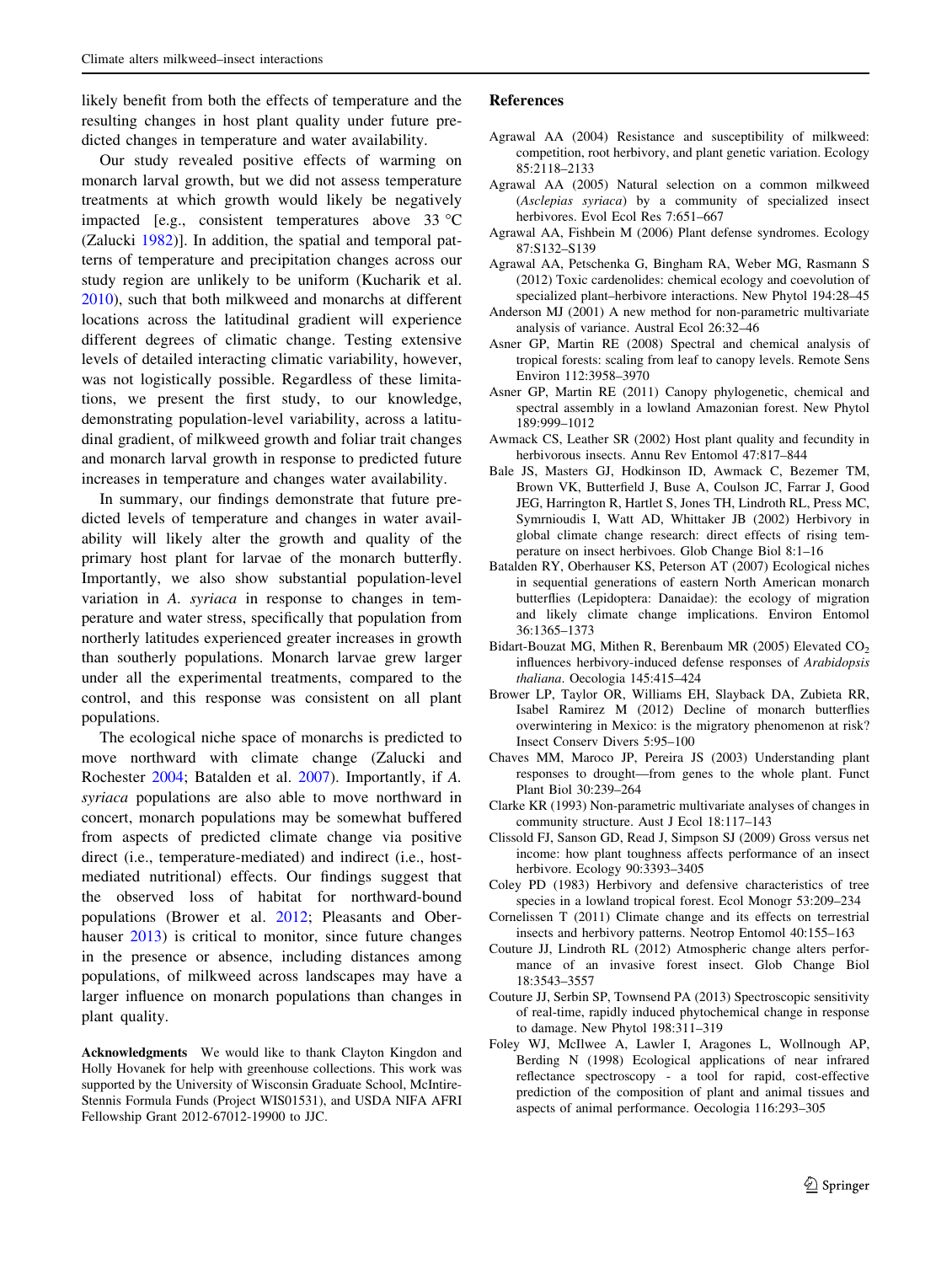- <span id="page-11-0"></span>Gao B (1996) NDWI-a normalized difference water index for remote sensing of vegetation liquid from space. Remote Sens Environ 58:257–266
- Guiney MS, Oberhauser KS (2009) Insects as flagship conservation species. Terr Arthropod Rev 1:111–123
- Gutbrodt B, Mody K, Dorn S (2011) Drought changes plant chemistry and causes contrasting responses in lepidopteran herbivores. Oikos 120:1732–1740
- Honěk A (1993) Intraspecific variation in body size and fecundity in insects: a general relationship. Oikos 66:483–492
- Huberty AF, Denno RF (2004) Plant water stress and its consequences for herbivorous insects: a new synthesis. Ecology 85:1383–1398
- Hunter MD, Malcolm SB, Hartley SE (1996) Population-level variation in plant secondary chemistry, and the population biology of herbivores. Chemoecology 7:45–56
- IPCC (2013) IPCC 2013: summary for policymakers. In: Climate change 2013: the physical science basis. Contribution of Working Group I to the fifth assessment report of the intergovernmental panel on climate change. Stocker TF, Qin D, Plattner G-K, Tignor M, Allen SK, Boschung J, Nauels A, Xia Y, Bex V, Midgley PM (eds) Cambridge University Press, Cambridge
- Jamieson MA, Trowbridge AM, Raffa KF, Lindroth RL (2012) Consequences of climate warming and altered precipitation patterns for plant–insect and multitrophic interactions. Plant Physiol 160:1719–1727
- Jamieson MA, Quintero C, Blumenthal DM (2013) Interactive effects of simulated nitrogen deposition and altered precipitation patterns on plant allelochemical concentrations. J Chem Ecol 39:1204–1208
- Julkunen-Tiitto R, Tahvanainen J, Silvola J (1993) Increased CO<sub>2</sub> and nutrient status changes affect phytomass and the production of plant defense secondary chemicals in Salix myrsinfolia (Salisb.). Oecologia 95:495–498
- Kucharik CJ, Serbin SP, Vavrus D, Hopkins EJ, Motew MM (2010) Patterns of climate change across Wisconsin from 1950 to 2006. Phys Geogr 31:1–28
- Lavola A, Nybakken L, Rousi M, Pusenius J, Petrelius M, Kellomaki S, Julkunen-Tiitto R (2013) Combination treatment of elevated UVB radiation,  $CO<sub>2</sub>$  and temperature has little effect on silver birch (Betula pendula) growth and phytochemistry. Physiol Plant 149:499–514
- Lindroth RL, Roth S, Nordheim EV (2001) Genotypic variation in response of quaking aspen (Populus tremuloides) to atmospheric CO2 enrichment. Oecologia 126:371–379
- Malcolm SB (1992) Cardenolide-mediated interactions between plants and herbivores. In: Rosenthal GA, Berenbaum MR (eds) Herbivores: their interactions with secondary plant metabolites, vol I, 2nd edn., The Chemical ParticipantsAcademic Press, San Deigo, pp 251–296
- Malcolm SB (1995) Milkweeds, monarch butterflies and the ecological significance of cardenolides. Chemoecology 5(6):101–117
- Malcolm SB, Zalucki MP (1996) Milkweed latex and cardenolide induction may resolve the lethal plant defence paradox. Entomol Exp Appl 80:193–196
- Malcolm SB, Cockrell BJ, Brower LP (1987) Monarch butterfly voltinism—effects of temperature constraints at different latitudes. Oikos 49:77–82
- Malcolm SB, Cockrell BJ, Brower LP (1989) Cardenolide fingerprint of monarch butterflies reared on common milkweed, Asclepias syrica L. J Chem Ecol 15:819–853
- Mattson WJ (1980) Herbivory in review to plant nitrogen content. Annu Rev Ecol Syst 11:119–161
- Mooney KA, Halitschke R, Kessler A, Agrawal AA (2010) Evolutionary trade-offs in plants mediate the strength of trophic cascades. Science 327:1642–1644
- Nybakken L, Hörkkä R, Julkunen-Tiitto R (2012) Combined enhancements of temperature and UVB influence grwoth and phenolics in clones of the sexually dimorphic Salix myrsinifolia. Physiol Plant 145:551–564
- Oberhauser KS, Peterson AT (2003) Modeling current and future potential wintering distributions of eastern North American monarch butterflies. Proc Natl Acad Sci USA 100:14063–14068
- Parmesan C (2006) Ecological and evolutionary responses to recent climate change. Annu Rev Ecol Evol Syst 37:637–669
- Pelini SL, Prior KM, Parker DJ, Dzurisin JDK, Lindroth RL, Hellman JJ (2009) Climate change and temporal and spatial mismatches in insect communities. In: Letcher TM (ed) Climate change: observed impacts on Planet Earth. Elsevier, The Netherlands, pp 215–234
- Peltonen PA, Vapaavuori E, Heinonen J, Julkunen-Tiitto R, Holopainen JK (2010) Do elevated atmospheric  $CO<sub>2</sub>$  and  $O<sub>3</sub>$ affect food quality and performance of folivorous insects on silver birch? Glob Change Biol 16:918–935
- Pleasants JM, Oberhauser KS (2013) Milkweed loss in agricultural fields because of herbicide use: effect on the monarch butterfly population. Insect Conserv Diver 6:135–144
- Serbin SP (2012) Spectroscopic determination of leaf nutritional, morphological, and metabolic traits. PhD dissertation. UW-Madison, Madison, WI, USA
- Serbin SP, Dillaway DN, Kruger EL, Townsend PA (2012) Leaf optical properties reflect variation in photosynthetic metabolism and its sensitivity to temperature. J Exp Bot 63:489–502
- Serbin SP, Singh A, McNeil BM, Kingdon CC, Townsend PA (2014) Spectroscopic determination of leaf morphological and biochemical traits for northern temperate and boreal tree species. Ecol Appl. doi:[10.1890/13-2110.1](http://dx.doi.org/10.1890/13-2110.1)
- Serratore VR, Zalucki MP, Carter PA (2013) Thermoregulation in moulting and feeding Danaus plexippus L. (Lepidoptera: Nymphalidae) caterpillars. Aust J Entomol 52:8–13
- Tao L, Hunter MD (2012) Does anthropogenic nitrogen deposition induce phosphorus limitation in herbivorous insects? Glob Change Biol 18:1843–1853
- Tingey DT, McKane RB, Olszyk DM, Johnsom MG, Rygiewics PT, Lee EH (2003) Elevated  $CO<sub>2</sub>$  and temperature alter nitrogen allocation in Douglas-fir. Glob Change Biol 9:1038–1050
- U.S. Global Change Research Program (2009) In: Karl TR, Melillo JM, Peterson TC (eds) Global climate change impacts in the United States. Cambridge University Press, New York
- Vannette RL, Hunter MD (2011) Genetic variation in expression of defense phenotype may mediate evolutionary adaptation of Asclepias syriaca to elevated CO<sub>2</sub>. Glob Change Biol 17:1277-1288
- Veteli TO, Kuokkanen K, Julkunen-Tiitto R, Roininen H, Tahvanainen J (2002) Effects of elevated  $CO<sub>2</sub>$  and temperature on plant growth and herbivore defensive chemistry. Glob Change Biol 8:1240–1252
- Wason EL, Hunter MD (2014) Genetic variation in plant volatile emission does not result in differential attraction of natural enemies in the field. Oecologia 174:479–491
- Wason EL, Agrawal AA, Hunter MD (2013) A genetically-based latitudinal cline in the emission of herbivore-induced plant volatile organic compounds. J Chem Ecol 39:1101–1111
- Wisconsin's Changing Climate: Impacts and Adaptation (2011) Wisconsin Initiative on Climate Change Impacts (WICCI). Nelson Institute for Environmental Studies, University of Wisconsin-Madison and the Wisconsin Department of Natural Resources, Madison, WI
- Woods EC, Hastings AP, Turley NE, Heard SB, Agrawal AA (2012) Adaptive geographical clines in the growth and defense of a native plant. Ecol Monogr 82:149–168
- York HA, Oberhauser KS (2002) Effects of duration and timing of heat stress on monarch butterfly (Danaus plexippus)